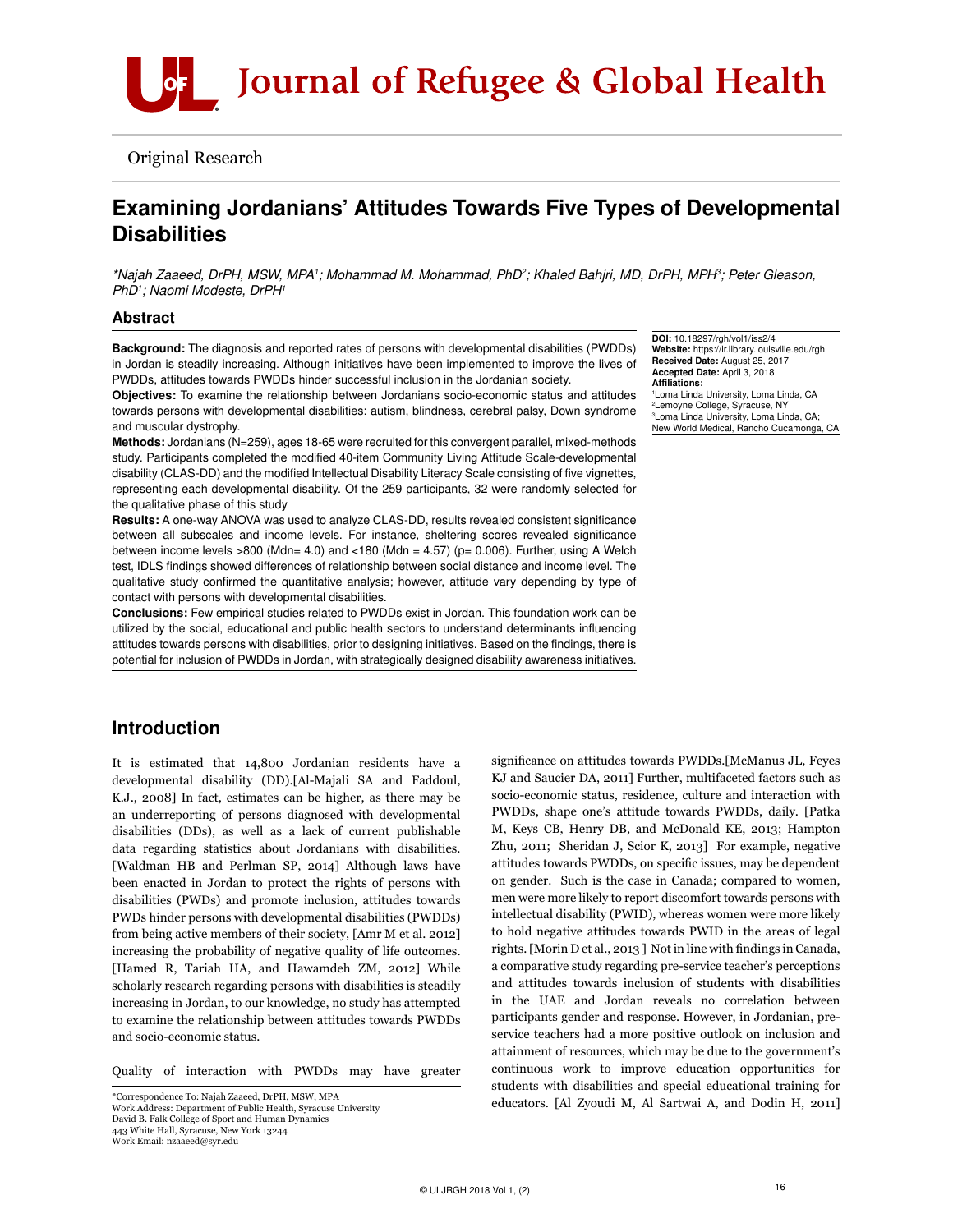Negative attitudes may contribute to environmental, social and health barriers for PWDDs. [AlHeresh R, Bryant W, and Holm M, 2013] For instance, parking spaces and walkways accommodations for PWDs may be occupied by individuals without a disability, [Ghasemi B et al., 2011] which hinders a PWDDs ability to integrate into the environment. At the social level, PWDDs may face negative attitudes and stigma from society, which has diverse cultural and ethnic backgrounds. For example, contemplations regarding socialization, misconceptions and negative labeling are associated with awareness and attitude among ethnic minorities towards PWDDs.[Scior K et al., 2013] As for the impact on PDWDDs health, negative attitudes can result in negative outlook on health. For example, the probability of depression increased in Arab women with disabilities in the Middle-east and North African (MENA) region who experienced negative attitudes. [Kronfol NM, 2012] Overall, the negative attitudes can affect all aspects of PWDDs lives.

In Jordan, the positive and increased knowledge towards PWDDs is actively pursued. According to Amr [2011] Jordanian educators attending an inclusive education training, reported positive attitudes towards readiness to increase knowledge of inclusive education, as they could share experiences. Though there is a positive shift towards increasing knowledge of special needs students' disability, the information acquired knowledge may be general and teachers continue to lack a full understanding of the characteristic manifestations associated with a DD or how to address PWDDs health complications or behavioral concerns when presented in the classroom.[Alkhamra et al., 2012]

#### **Purpose of Study**

Our mixed-methods study provides a foundation to address a complex issue. Utilizing multiple instruments, we aim to assess the relationship between Jordanians socio-economic status and attitudes towards persons with DD specifically autism, blindness, cerebral palsy (CP), Down syndrome (DS) and muscular dystrophy (MD). Due to the lack of published literature regarding disability studies in Jordan, we hope that the findings of our study will serve as a foundation and contribution to disability-related research and initiatives in Jordan and the overall middle-east and North-African (MENA) region.

### Methods

#### **Recruitment**

This study was approved by Loma Linda University Institutional Review Board (IRB). Recruitment and data collection took place between December 2015 and June, 2016. Participants had been residents of Jordan for a minimum of three years and residing in either Amman, Irbid, Madaba or Zarqa, and between 18-65 years of age. Persons having a disability or working for a disability advocacy organization were excluded from this study. Participants were recruited online and face-to-face. All participants were provided informed consent prior to joining in the study. Participants were offered an incentive, raffle of two phone/ internet cards (in each province) valued at 10 Jordanian dinars (JD) each, if they completed the entire study.

Two hundred fifty-nine Jordanian residents were recruited to participate in this study. Background data was collected on participant's socio-economic and demographic background, ethnic/cultural background, their method of obtaining information, owning mobile phone and access to the internet, as well as their level of religiosity. Additional questions sought to identify if participants knew someone with a DD, the type and relationship.

#### **Design**

This convergent parallel mixed-method study entails a twophase process, to better substantiate our findings.

#### **Demographics**

Although Jordan is a developing country, income levels across the nation is broad. Thus, monthly household income was categorized into 8 levels of Jordanian Dinars, ranging from <\$180(JD) to >2,000JD poor to wealthy. Due to the low response rates of persons with income levels over \$801JD, income categories were collapsed into five categories: <180, 181- 300JD, 301-500JD, 501-800JD and >800JD.

#### **Quantitative Phase**

Participants completed the modified version of the Community Living Assessment Scale-Mental Retardation (CLAS-MR), [Henry et al., 1996] which consisted of 40 statements, measuring general attitudes towards PWDDs, on a 6-point Likert-scale. (1=strongly disagree to 6=strongly agree). For this study, we replaced the word mental health with developmental disability. The CLAS-MR is categorized into four subscales: empowerment, exclusion, sheltering and similarity. The empowerment subscale examines the respondent's attitudes regarding PWDDs ability to self-advocate and make decisions on issues and policies that pertain to the person with the disability. Whereas exclusion subscale examines respondents desire to isolate persons with DDs from the community. The sheltering subscale delves into the respondent's belief that PWDDS need daily supervision and protection. The similarity subscale examines the level to which respondents view PWDDs as being equal.

As for the Intellectual Disability Literacy Scale (IDLS), English [Scior K and Furnham A, 2011] and Arabic [Scior K et al., 2013] versions were modified to reflect DD as the topic of interest. Five unlabeled vignettes were presented to participants; each representing an unlabeled description of one of the DDs examined in this study. Upon reading the vignettes, participants completed two qualitative questions for symptom recognition and how to help the individual. Following, were 9 statements 7-point scale ranging from strongly disagree (1) to strongly agree (7), to identify respondent's moods towards the individuals described in each vignette. Respondents were asked about casual and intervention beliefs, 26 items each, on a 7-point scale ranging from 1 strongly disagree to 7 strongly agree. The 6-item social distance statements were also ranged on a 7-point scale. The social distance statements examined respondent's willingness for acceptance, inclusion and socialization of persons with developmental disabilities. Lastly, respondents completed a 3-item statement on similarity beliefs. A multiplechoice question asking respondents to identify types of DD was added to the scale.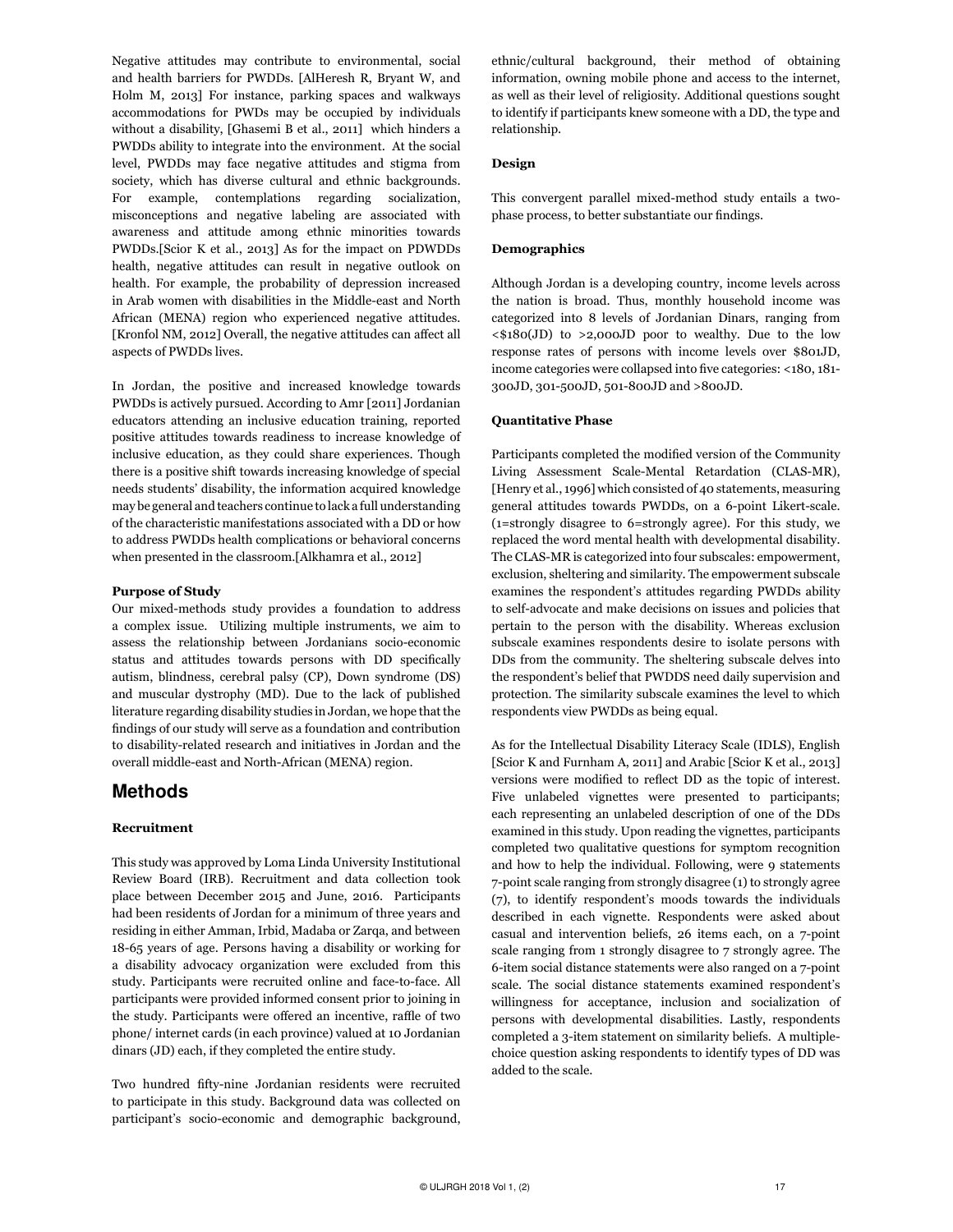|  |  |  |  | Table 1 Comparison of CLAS attitude scores among different income levels |  |
|--|--|--|--|--------------------------------------------------------------------------|--|
|--|--|--|--|--------------------------------------------------------------------------|--|

|                       |                         | <b>Empower</b>     |             | <b>Exclusion</b>   |            | Sheltering         |            | Similarity         |            |
|-----------------------|-------------------------|--------------------|-------------|--------------------|------------|--------------------|------------|--------------------|------------|
|                       |                         | Paired             | P-value (2- | Paired             | P-value    | Paired             | P-value    | Paired             | P-value    |
|                       |                         | <b>Differences</b> | tailed)     | <b>Differences</b> | (2-tailed) | <b>Differences</b> | (2-tailed) | <b>Differences</b> | (2-tailed) |
| Income Levels (in JD) |                         | Median             |             | Median             |            | Median             |            | Median             |            |
| Pair 1                | $< 180 - 180 - 300$     | $-0.2308$          | 0.124       | 0.3333             | 1.000      | 0.2857             | 1.000      | $-0.0871$          | 1.000      |
| Pair 2                | $<$ 180 - 301-500       | $-0.2308$          | 1.000       | 0.0962             | 1.000      | 0.2857             | 1.000      | 0                  | 1.000      |
| Pair 3                | $<$ 180 - 501-800       | $-0.3077$          | 1.000       | 0.25               | 1.000      | 0.5714             | 0.102      | $-0.0833$          | 1.000      |
| Pair 4                | $< 180 - > 800$         | $-0.5769$          | $0.003*$    | $\mathbf{1}$       | $0.000*$   | 0.5714             | $0.006*$   | $-0.5833$          | $0.000*$   |
| Pair 5                | $501 - 800 - 180 - 300$ | 0.0769             | 1.000       | 0.0833             | 1.000      | $-0.2857$          | 0.645      | $-0.0038$          | 1.000      |
| Pair 6                | $501 - 800 - 300 - 500$ | 0.0769             | 1.000       | $-0.1538$          | 1.000      | $-0.2857$          | 0.415      | 0.0833             | 1.000      |
| Pair 7                | $501 - 800 - 800$       | $-0.2692$          | 0.517       | 0.75               | 1.000      | 0                  | 1.000      | $-0.5$             | 0.026      |
| Pair 8                | $301 - 500 - 180 - 300$ | $\Omega$           | 1.000       | 0.2371             | 1.000      | $\Omega$           | 1.000      | $-0.0871$          | 1.000      |
| Pair 9                | $301 - 500 - 800$       | $-0.3461$          | 0.472       | 0.9038             | 0.000      | 0.2857             | 0.067      | $-0.5833$          | $0.002*$   |
| Pair 10               | $180 - 300 - 800$       | $-0.3461$          | 0.782       | 0.6667             | 0.004      | 0.2857             | 0.097      | $-0.4962$          | $0.002*$   |

Note. CLAS-MR Community Living Attitude Scale-Mental Retardation<sup>20</sup> (modified to address developmental disabilities). Comparison of CLAS attitude scores among different income levels. Income refers to monthly household income, in Jordanian dollars. Kruskal-Wallis, \*(p<0.005)

**Qualitative Phase**

#### **study**

Of the 259 participants, 32–who indicated initial willingness to complete the entire study-were randomly selected to participate in the qualitative phase of this study. Participants were informed about the study the method of data collection and audio recording. Those who volunteered to be in the study, were asked to sign a consent form detailing information about the study including the audio-recording.

Four focus groups, ranging from 5-8 individuals per province were conducted in a semi-structured format, giving respondents the ability to elaborate on attitudes towards persons with developmental disabilities. The foundation of the statements was designed from the CLAS [Henry D et al., 1996], IDLS [Scior K et al., 2013] and a public perceptions scale. [O'Sheaa et al., 2012] Each participant was asked to respond to questions regarding their attitudes towards empowerment, inclusion and educational opportunities for persons with developmental disabilities. Interviews were conducted in Arabic, recorded and manually transcribed. Transcriptions were reviewed twice, to ensure accuracy of the statements. Axial coding was used to assess the interviews.

#### **Statistical Analysis**

A Kruskal-Wallis H test was run to determine differences between the Community Living Attitudes Scale (CLAS-MR) subscales: empowerment, exclusion, sheltering and similarity, to income levels. To account for a multiple comparisons in posthoc analysis of the CLAS subscales, a Bonferroni correction factor was used to create a new p-value threshold ( $p = 0.05/10=$ 0.005). Adjusted p-values are presented in **Table 1**.

Attitudes from the IDLS was extracted by tallying the six social distance statements, obtaining a mean score for each type of disability. The One-way ANOVA was performed to determine if social distance scores, from the IDLS were different for income levels of each disability. Further analysis of the IDLS, using the Kruskal-Wallis H test, was run identify differences between additional socio-economic variables; place of residence, marital status, education level, profession and attitude.

### Results

**Demographics of respondents in quantitative phase of** 

Two-hundred fifty-nine Jordanians from four provinces, 26% were from Amman (n=68); 28% Irbid (n=72); 20% Madaba (n=53) and 26% Zarqa (n=66), completed this study; less than ten percent (9%, n=24,) completed the quantitative study online. The participants' mean age was 33.57 (SD 11.46), 68% were female (n=176); 32% were male (n=83).

About a third of the respondents (36% n=93) reported being employed, (15%, n=39) indicated being unemployed, (15%, n=39) were college or university students, about a quarter (26%, n=67) were stay at home parents and less than five percent (n=14) were retired. About three percent (n=7) did not report employment status. Among the 259 respondents, less than a quarter specified being in the following professions: (10%, n=26) childcare, (5%, n=13) work as pre-kindergarten– secondary/vocational level educators and (2.3%, n=6) higher education sectors. More than half of the respondents reported (59%, n=153) knowing someone diagnosed with a developmental disability.

#### **Income influences attitudes towards PWDDs**

A Kruskal-Wallis H test (KW) was used to assess the subscales of the Community Living Attitude Scale (CLAS): empowerment, exclusion, sheltering and similarity, in accordance to income levels. The KW test revealed statistical differences between income levels and the empowerment subscale  $x_2$  (4)=14.580, p=0.006. More specifically, in comparison to low-income level (<180JD Mdn = 3.62), high-income level (>800JD  $Mdn = 4.19$ ) respondents were more likely to express positive attitudes towards PWDDs ability to self-advocate  $(p = 0.003)$ (Table 1). Respondents with income categories in between the low-and-high categories indicated positive attitudes towards empowerment of PWDDs.

In terms of the exclusion subscale, there were significant differences between the two extreme income categories >800JD  $(Mdn = 1.63)$  and <180JD  $(Mdn = 2.63)$  (p<0.001). In other words, lower income respondents expressed negative attitudes towards inclusion compared to higher income. Overall, as income increases the likelihood of positive attitude increased (**Table 1**).

Unlike the exclusion subscale, respondents in two extreme income levels somewhat agree that PWDDs need sheltering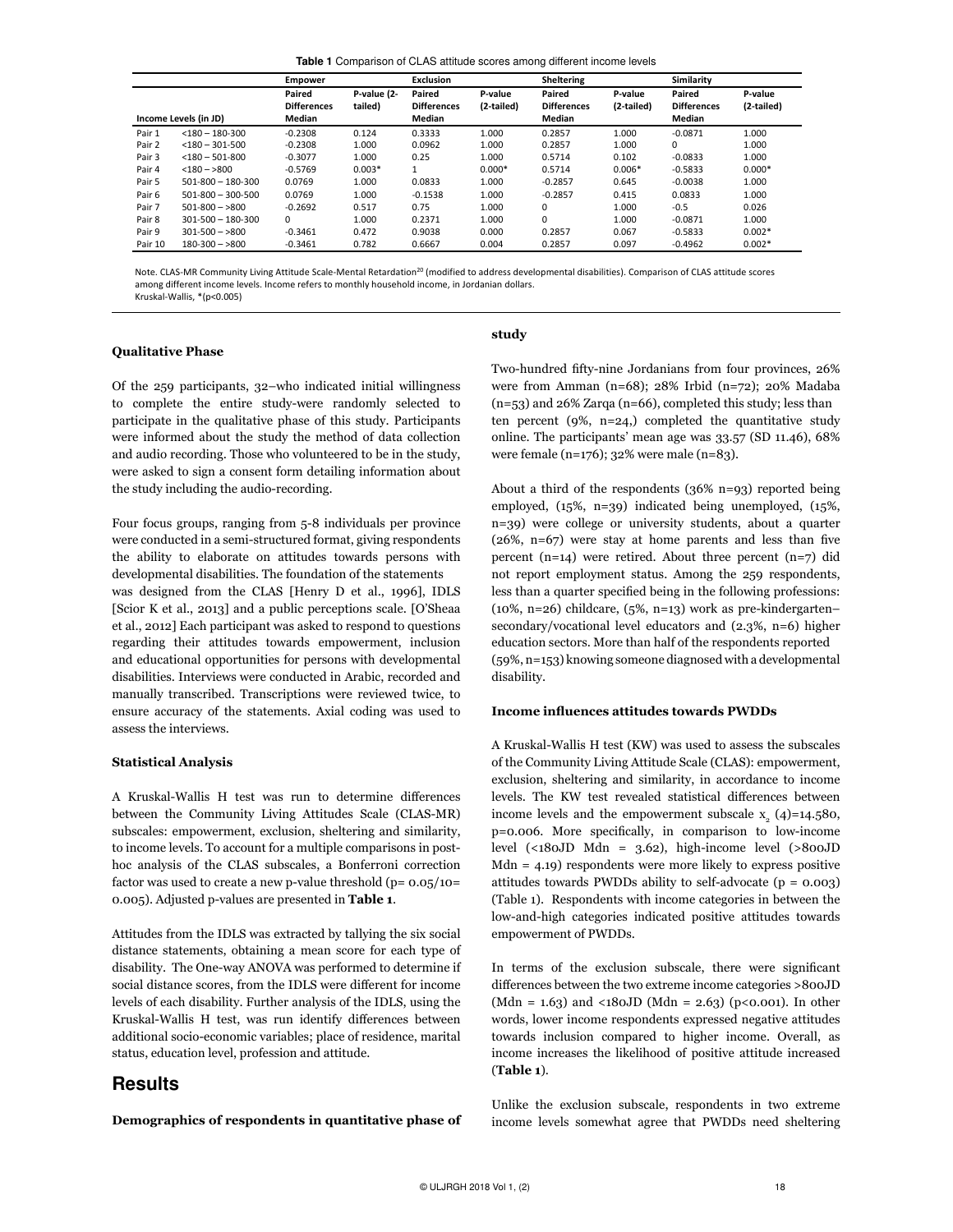>800JD (Mdn= 4.00) and <180JD (Mdn = 4.57) (p= 0.006) (**Table 1**). Meaning, PWDDs require daily assistance and supervision in their daily lives. Similar attitudes is seen among the other income levels **(Table 1**).

In terms of similarity, both income levels expressed agreement that PWDDs were similar to them, however, respondents from the higher income level indicated more positive attitudes towards PWDDs (>800 (Mdn = 4.58) and <180 (Mdn = 4.00) (p<0.001)) (**Table 1**). For example, respondents agree that PWDDs can have relationships with others and are willing to secure employment.

#### **Attitudes towards inclusion is influenced by income**

Next, we investigated income levels and its influence on attitudes towards persons with specific developmental disabilities. Unlike the CLAS scale, which examined general attitudes towards PWDDs, respondents were provided unlabeled vignettes describing the five DD examined in this study: autism, CP, DS, MD, and blindness. Regardless of the type of DD, respondents from all income levels expressed being unsure or negative attitudes regarding social distance towards persons with DD (**Table 2**).

Respondents of <180JD expressed almost same level of negative attitudes for all of the developmental disabilities. However, respondents with >800JD income also expressed negative attitudes, but more towards persons diagnosed with DS, MD, and blindness. Mean social distance score for blindness, was significantly different, for different levels of income, Welch's  $F(4, 62.78) = 4.181$ , P<0.05. Further, the Games-Howell post hoc analysis reveals an increased negative attitude in social distance score from the 501-800JD income level (M=4.0, SD = 1.9) to the >800JD income level (M = 2.4, SD= 0.62, 95% CI  $[0.05, 3.1]$ , a mean decrease of 1.6, SE = 0.50, which was statistically significant (p =0.042) (**Table 2**).

Table 2 Comparison of IDLS social distance for DD among different income levels using one-way ANOVA

|                    |                         |                    | <b>Income Levels</b> |                     |                  |         |      |      |
|--------------------|-------------------------|--------------------|----------------------|---------------------|------------------|---------|------|------|
|                    |                         | $180$ <sub>D</sub> |                      | 180-300JD 301-500JD | 501-800JD >800JD |         | F    | Þ    |
|                    | N                       | 66                 | 68                   | 33                  | 15               | 23      | 1.54 | 0.19 |
| Autism             | $\overline{\mathbf{x}}$ | 3.32               | 3.39                 | 3.96                | 3.77             | 3.43    |      |      |
|                    | SD                      | 1.4                | 1.3                  | 1.4                 | 1.6              | 0.8     |      |      |
|                    | N                       | 62                 | 67                   | 35                  | 15               | 20      | 2.49 | 0.04 |
| <b>Blindness</b>   | $\overline{\mathbf{x}}$ | 3.01               | 2.96                 | 3.06                | 3.98             | 2.40    |      |      |
|                    | SD                      | 1.5                | 1.5                  | 1.5                 | 1.9              | 0.6     |      |      |
|                    | N                       | 59                 | 65                   | 32                  | 10               | 12      | 2.29 | 0.06 |
| Muscular Dystrophy | $\overline{\mathbf{x}}$ | 3.17               | 3.32                 | 3.79                | 4.37             | 2.80    |      |      |
|                    | SD                      | 1.6                | 1.5                  | 1.8                 | 1.7              | 0.2     |      |      |
|                    | N                       | 58                 | 64                   | 31                  | 14               | 17      | 1.69 | 0.15 |
| Cerebral Palsy     | $\overline{\mathbf{x}}$ | 3.18               | 4.15                 | 3.29                | 4.15             | 3.21    |      |      |
|                    | SD                      | 1.6                | 1.4                  | 1.4                 | 1.6              | 0.8     |      |      |
|                    | N                       | 58                 | 64                   | 32                  | 13               | 12      | 0.77 | 0.55 |
| Down Syndrome      | Ÿ                       | 3.26               | 3.37                 | 3.51                | 3.93             | 2.97    |      |      |
|                    | SD                      | 1.6                | 1.5                  | 1.6                 | 1.8              | $1.1\,$ |      |      |

Similar observations were found in attitudes towards persons diagnosed muscular dystrophy (p=.06). Social distance for MD was normally distributed for the 301-500JD and 501-800JD income levels, as assessed by the Shapiro-Wilk's test (p>0.05). Social distance for MD scores increased from <180 (n=59, M= 3.2, SD = 1.6), to 180-300 (n= 65, M= 3.3, SD= 1.5), to 301- 500 (N= 32, M= 3.8, SD= 1.8), to 501-800 (n= 10, M= 4.4, SD= 1.7), to a decrease in the >800 (n= 12, M= 2.8, SD=0.2) income level groups, in this order. Based on the assessment of Levene's test for equality of variances, the homogeneity of variances was violated (p= 0.034); thus, the Welch test was used to determine statistical significance between social distance for MD and income level  $F(4, 41.04) = 2.88$ ,  $p < 0.005$ . Although the distribution of profession varied, there was statistical significance between profession and attitude  $\alpha_2(13)$  =23.060, p=0.041). Taking all different DDs, unlike CLAS test, the IDLS shows there is no dramatic difference in attitudes towards PWDDs, once respondents are exposed to vignettes.

#### **Confirming influence of income on attitudes by qualitative study**

Of the 259 participants, thirty-one participated in the qualitative phase of the study. The mean age for participants was 39.13 (range 19-65), less than half were male (42%, n=13), the remaining were female (58%, n=18). As shown in **Table 3**, 31 respondents, nearly one-third of respondents (29%, n=9) reported being employed as K-12 teachers; four from Madaba and five from Irbid. About thirteen percent (n=4) of respondents, were homemakers. While educator's monthly household income varied, one reported >800 Jordanian Dinar (JD) income, nearly half (45%, n=17) reported income of 180-300JD; eight of which were teachers. Less than a quarter of respondents (19%, n=6) reported an income of <180JD.

| Table 3 Characteristics of focus group participants |  |  |
|-----------------------------------------------------|--|--|
|-----------------------------------------------------|--|--|

|           |                             |                   | Mean age     | No. |
|-----------|-----------------------------|-------------------|--------------|-----|
| Province  | Characteristic              | # of Participants | (range)      | M/F |
| Amman     | Homemaker                   | $\overline{2}$    | 44.5 (44-45) | 0/2 |
|           | Unemployed                  | $\mathbf{1}$      | 46           | 0/1 |
|           | Construction                | $\mathbf{1}$      | 22           | 1/0 |
|           | Sales/Retail                | 1                 | 53           | 1/0 |
| Irbid     | University/ College Student | 1                 | 21           | 0/1 |
|           | Homemaker                   | $\overline{2}$    | 37.5(32-43)  | 0/2 |
|           | Property Manager            | $\mathbf{1}$      | 50           | 1/0 |
|           | Physician                   | 1                 | 34           | 1/0 |
|           | Teacher (K-12)              | 5                 | 32.4(28-44)  | 1/4 |
|           | Unemployed                  | 1                 | 40           | 1/0 |
| Madaba    | Childcare                   | $\overline{2}$    | 48(42-54)    | 0/2 |
|           | Construction                | 1                 | 36           | 1/0 |
|           | Teachers (K-12)             | 4                 | 31.75(28-37) | 4/0 |
|           | Unemployed                  | $\mathbf{1}$      | 65           | 1/0 |
| Zarga     | College/ University Student | 1                 | 19           | 0/1 |
|           | Cosmetologist               | 1                 | 52           | 0/1 |
|           | Social Service              | 4                 | 38.75(25-48) | 0/4 |
|           | Religious/ Community Leader | $\mathbf{1}$      | 56           | 1/0 |
| Household | $<$ 180JD                   | 6                 |              |     |
| Income    | 180-300JD                   | 17                |              |     |
| (monthly) | 301-500JD                   | 5                 |              |     |
|           | 501-800JD                   | $\overline{2}$    |              |     |
|           | >800JD                      | $\mathbf{1}$      |              |     |

Experience with PWDDs was resonant among many respondents when discussing attitudes towards persons with developmental disabilities. Attitude was also dependent on knowledge of the developmental disabilities, regardless of income level. Overall, type of disability, severity, and gender influenced attitudes towards persons with developmental disabilities. Professional background marginally influenced attitudes. However, the combination of knowledge, age, level of religiosity, environment and professional background were identified as being related to attitudes towards persons with developmental disabilities.

When asked about the first thought that crossed their mind, when hearing "developmental disability," nearly all respondents mentioned empathy and well wishes, such as God having mercy on him or her, for persons with developmental disabilities. Terms such as "illness" were commonly used to describe developmental disability. While compassion towards PWDDs was evident, responses to specific questions regarding socialization, empowerment, sheltering, inclusion and socialization resulted in negative attitudes as noted below: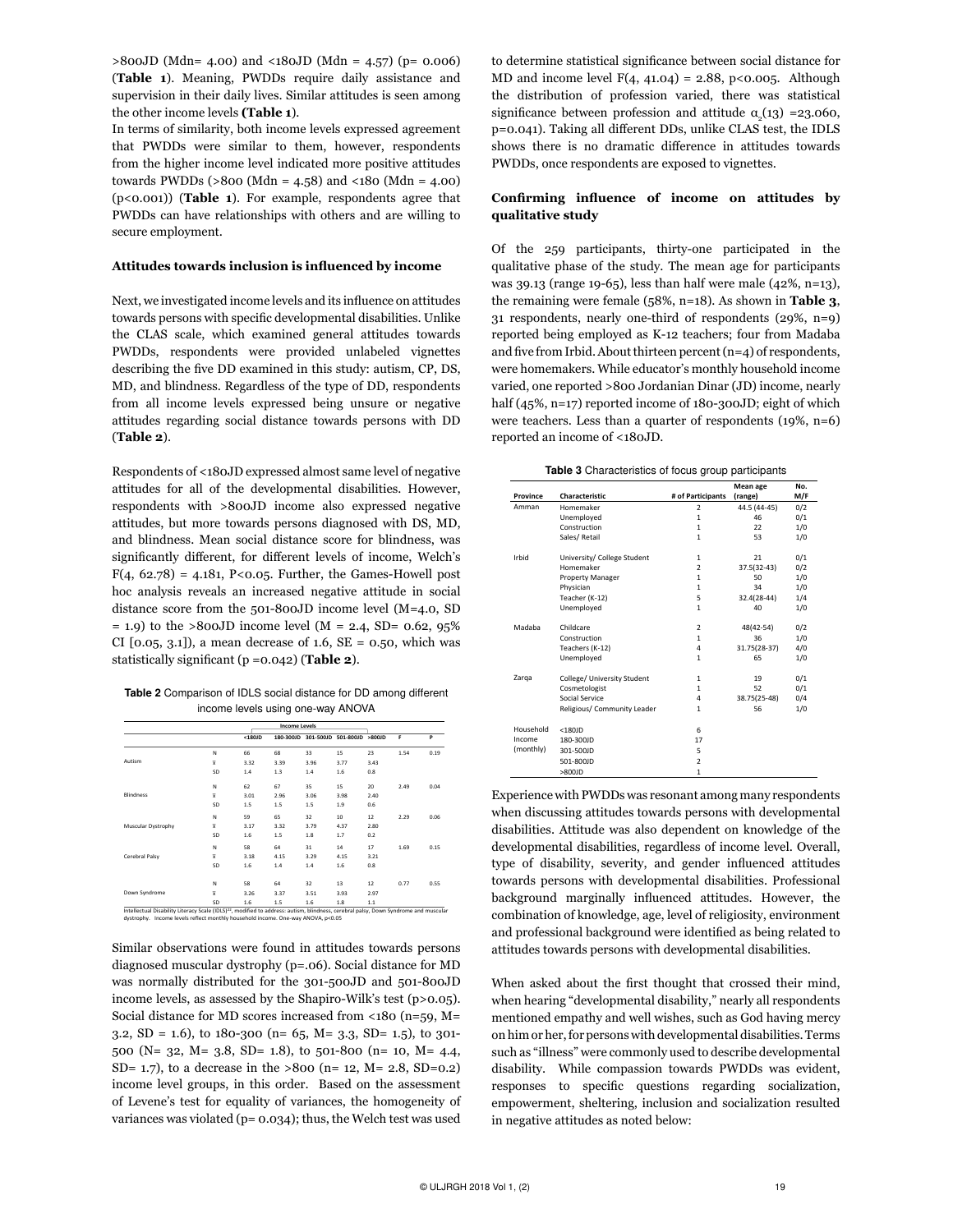A professional stated that *the word "autism" is fairly new to us in Jordan. Up to a few years ago, people identified someone with autism as having a Jinn, needing special treatment or hormonal issues.*

The consensus among participants is that parents are primary caregivers of PWDDs, followed by specialized centers. Participants indicated that PWDDs are isolated from the public eye, in fear of being bullied, or shaming the family for having a relative with a disability. Excuses such as cultural changes, lack of community support and assistance, explained attitudes towards PWDDs:

Another professional stated, *mothers... keep their child at home, so that child doesn't feel he or she is different and so people won't realize or feel the child has a disability.* 

Similarly, a respondent in a rural area indicated knowing *some people with disabilities, whose family cares for them. They don't live alone. Many families are shy to show their child with a DD, they may hide them from the company (guests or visitors).*

Although all but one respondent indicating not having a child diagnosed with a DD, the response of potentially having a child with a DD resonated the current attitudes of fear, concern and protection. Interestingly, having a family member with a DD slightly improved attitudes towards PWDDs, post-awareness.

#### Another professional stated:

*The father, siblings or society will they, accept or reject the child? A mother is the first to accept, in the beginning she may question "why" but in the end, she will accept because she's a mother. I lived in a home with someone with Down syndrome. My grandmother treated her son with DS as if he didn't have any feelings or sensory. She thought it was normal to bathe him in cold water during the winter. Because we grew up in this type of environment, the misconception didn't cross my mind until I grew up and was exposed to the correct information. I realized that we have the same sensory feelings. My actions with him changed.*

A professional highlighted how attitudes are dependent on the type of disability:

*If it was mental the concern is great, from the perspective of safety and fear, because people will be concerned about nuisance, their kids, because they can be violent such as breaking property or attacking a child.*

Attitude towards PWDDs were identified as being dependent on the type of disability, as stated by a homeowner residing in an urban area:

*When I gave birth, the doctor told me my daughter had a disability. I freaked out and became stressed I said…. she looks normal. I went to so many doctors. I was shocked. There is a difference between gender if something happens and the parents pass away, a boy can live but a girl may be taken advantage of.* 

Key themes of inclusion for PWDDs, across all provinces were combined with concerns over reality versus the ideal concept of inclusion. Parents of PWDDs were blamed for negligence when letting their unaccompanied child(ren) with DDs out in the community; this concern was due to the way PWDDs were abused by community members, particularly from adolescents. Again, type and severity of disability directed attitudes towards inclusion of PWDDs. As noted by a respondent in a northern rural area:

*It varies (inclusion for PWDDs). A teacher tricked (student with DS) and told him to take a picture of them, the principal came, called the police and had him arrested. We spoke to the principal to explain that the child has DS. This cost the family \$10,000 bail. He is picked on a lot.*

#### A professional in a north-eastern area stated:

*The level of developmental or mental disability will have influence. You can approach someone with a mild type of disability softly but a person with a disability who may also be aggressive or violent.* 

As the discussions progressed, teacher's attitudes of inclusion became negative. Educator's attitudes towards PWDDs, in Irbid, appeared to be induced by past experiences. Teachers in rural areas mentioned educational opportunities for PWDDs were limited in traditional schools, specialized centers were either too costly for parents and/ or inaccessible. This barrier left teachers of non-specialized schools for PWDDs to feel burdened, as they may not be trained to educate PWDs and/ or lack adequate resources to provide an inclusive academic environment. The following were their comments:

#### A respondent in a northern rural area stated:

*I have a blind student, because she has no other choice. Another is a deaf student…the teacher can't turn around and focus on this specific child, abandoning other students. A (deaf) student won't be able to read the teachers lips, which means that child lost her right to an equal education. This type of service is not available in any schools, including governmental. The only time this service is available is through private schools, which focus on profit only.*

A similar answer was provided by a respondent in a southern rural area stated:

*People with CP don't go to school. But a child with MD or intellectual disability can go to school. If they are developmentally delayed, their parents won't educate them. How can they go to school? Most will stay home.* 

Another respondent in a southern rural area stated that *"teachers won't accept the student, they've literally rejected students with disabilities."* 

### **Discussion**

Studies related to disability are fairly recent in Jordan; much of which has focused on educator and student attitudes towards persons with select disabilities. [Abu-HamourB and Al-Hmouz H, 2014] To our knowledge, this is the first study to incorporate a mixed-methods design, to examine the relationship between Jordanians social economic status and attitudes towards PWDDs: specifically, autism, blindness, CP, DS and muscular dystrophy. This mixed-method study allowed for a more thorough investigation to identify barriers to improving disability awareness initiatives and attitudes towards persons with developmental disabilities.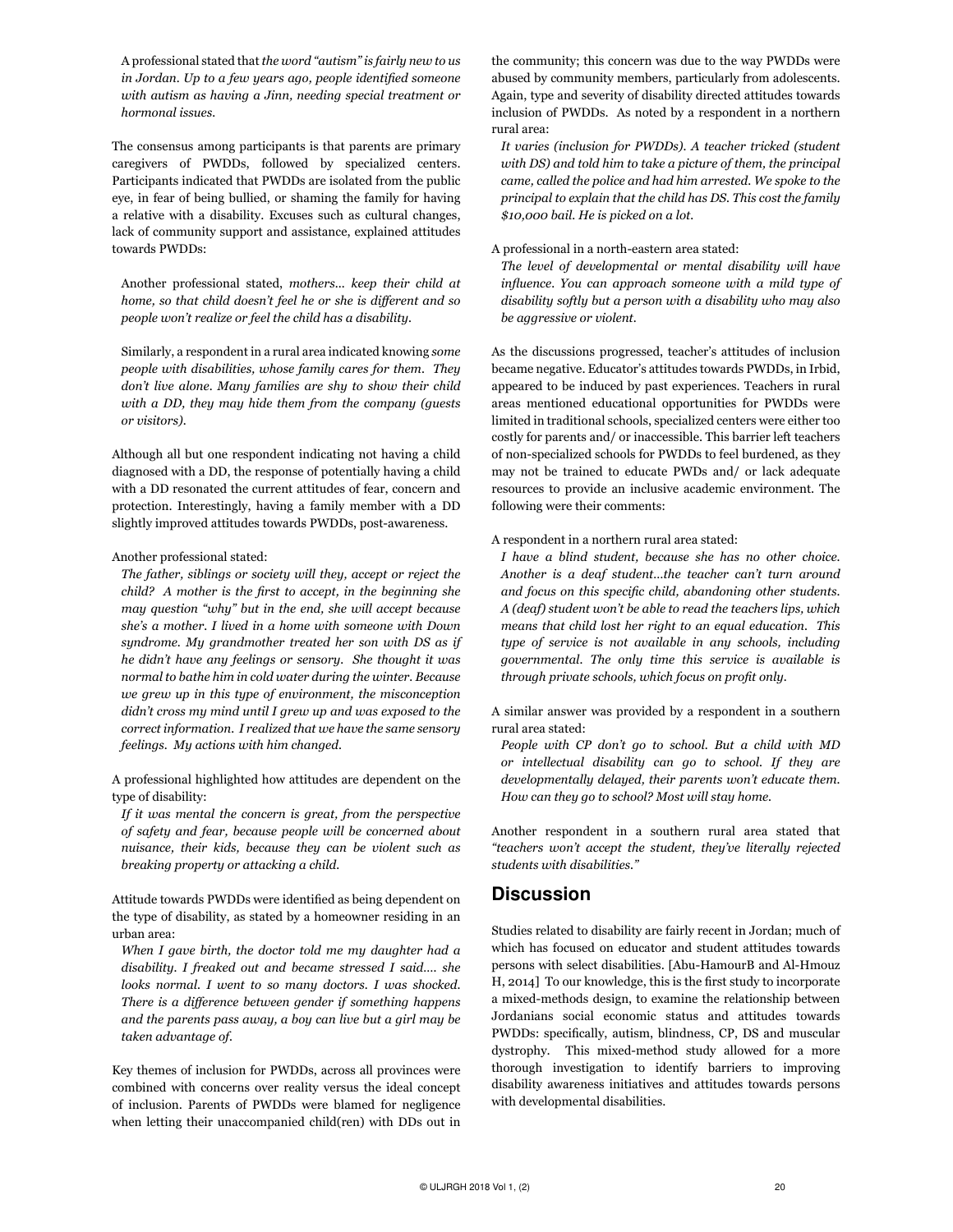Multifaceted factors such as socio-economic status, culture, gender, age, stigma and interaction with PWDDs shape one's attitude towards PWDDs, daily. [Patka M, Keys CB, Henry DB, and McDonald KE, 2013; Hampton NZZhu and Y, 2011; Sheridan J, Scior K, 2013] In line with this, our findings show that Jordanians socio-economic status, such as income, influences attitudes towards PWDDs. This clearly contradicts Tarawneh [2016] findings regarding no association between attitudes towards PWDs and economic status. Moreover, we observed different attitudes based on specific developmental disabilities. It is likely that our findings were significant due to using a mixed-methods study, as well as examination of attitudes towards specific DDs versus general disabilities.

Our analysis of the CLAS-MR, shows that lower-income Jordanian households persistently held negative attitudes towards PWDDs. This finding is slightly similar to Abu-Hamour, Muhaidat [2014], as they found married women from middleincome households, with higher education backgrounds, were likely to have favoring attitudes towards education of adolescents diagnosed with autism, compared to respondents from other income levels. This raises concern, as negative attitudes towards PWDDs may contribute to reducing adequate educational and employment opportunities and increase discriminatory behaviors, poor quality of health or potential abuse [Embregts PJCM, Heestermans M, van den Bogaard KJHM, 2017], of persons with DDs, even more in lower-income households.

In contrast to the CLAS-MR, the IDLS indicates Jordanians generally express negative attitudes of social distance towards PWDDs regardless of income level, more so to specific developmental disabilities, MD and blindness. This may be due to the fact that the IDLS contains vignettes that are close to reality. In fact, it has been shown that attitudes are dependent on the type of disability. [Ghasemi et al., 2011] Similarly, it was found that attitudes projected towards persons with a specific type of disability are not uncommon. [Moore D and Nettelbeck T, 2013] Overall, our findings from the IDLS indicate persons diagnosed with any of the examined DD, are more likely to be isolated from social activities and socio-economic opportunities, in their respective communities.

To confirm our quantitative findings, we compared the focusgroup findings to the CLAS and IDLS results. In addition to quantitative data collection, focus groups allow us to understand respondents knowledge of DD, in addition to why respondents hold positive or negative attitudes towards PWDDs. Responses from the focus-group interviews resonated the notion that general attitude towards PWDDs is influenced by respondents' monthly income levels and type of DD. Even more, respondents did favor interaction and acceptance of persons having disabilities that required less assistance or attention from respondents. Interestingly the qualitative analysis also revealed that in combination with income, factors such as respondents educational background and type of experience with someone diagnosed with a DD may influence ones' attitudes towards persons with developmental disabilities. It is imperative for professionals to conduct an in-depth assessment of the target populations socio-economic background and biases towards specific types of DD, prior to designing DD initiatives. These findings suggest that in addition to accounting for a target population's socio-economic status, one should consider a holistic approach, which includes interaction with PWDDs, to improve attitudes towards PWDDs when designing DD awareness programs.

Worth noting, during the focus-group interview, respondents from Zarqa mentioned the term autism as fairly new to them. Many of the respondents across all provinces used the term "Mongoli,"to describe persons diagnosed with DS; this term was used around the globe until it was replaced with "Down Syndrome" in 1965. [Tenenbaum, 2011] The use of such term, in 2016, illustrates the urgent need to incorporate a holistic approach, which includes improved educational delivery methods, behavior change initiatives to improve attitudes towards PWDDs. Interactive awareness initiatives which include persons with developmental disabilities as stakeholders and educators may also improve attitudes towards PWDDs.

The academic environment can become a useful platform for disability awareness, shaping adolescents attitude and behavior towards PWDDs; however, the factors related to negative attitude must be addressed. For instance, acting on existing policies, providing special education related professional development trainings, improving academic infrastructure and resources, will likely improve educator's attitudes towards students with developmental disabilities. Fortunately, there is a positive shift towards increasing knowledge of special needs students' disability, however, the information may be general, and teachers continue to lack full understanding of DD or how to address PWDDs health complications or behavioral concerns when presented in the classroom. [Alkhamra H et al., 2012] In part, our focus on educators is due to the responses obtained from educators. Attitudes of educators openly rejecting to educate students with DDs will cause a negative domino effect, as students' will in-turn hold negative attitudes towards persons with developmental disabilities.

Our respondents were are diverse professional backgrounds, which includes professionals working in the healthcare, engineering, government and social service sectors. Although the academic environment is a foundation for knowledge, public health professionals must address attitudes towards PWDDs, at community levels. This calls for collaboration withand educating of-community organizations and leaders, as well as healthcare and social service providers. Developmental disability awareness campaigns can have significant effects towards improving knowledge, perceptions, and attitudes towards PWDDS, at multiple levels; in-turn, this will improve the quality of life and well-being for many that are diagnosed with a developmental disability. Training healthcare [Tracy J and McDonald R, 2015] and social service providers about: disability, identifying the disabled's and caregivers needs, as well as implementing solutions, can improve the professional's attitudes towards persons with developmental disabilities. However, tailoring awareness initiatives based on a community's general socio-economic levels can further the effectiveness of disability awareness initiatives. Interactive awareness initiatives-which include persons with developmental disabilities as stakeholders and educators.

#### **Strengths & Limitations**

A mixed-methods design increased the credibility of information supplied by respondents. Multiple measures provided us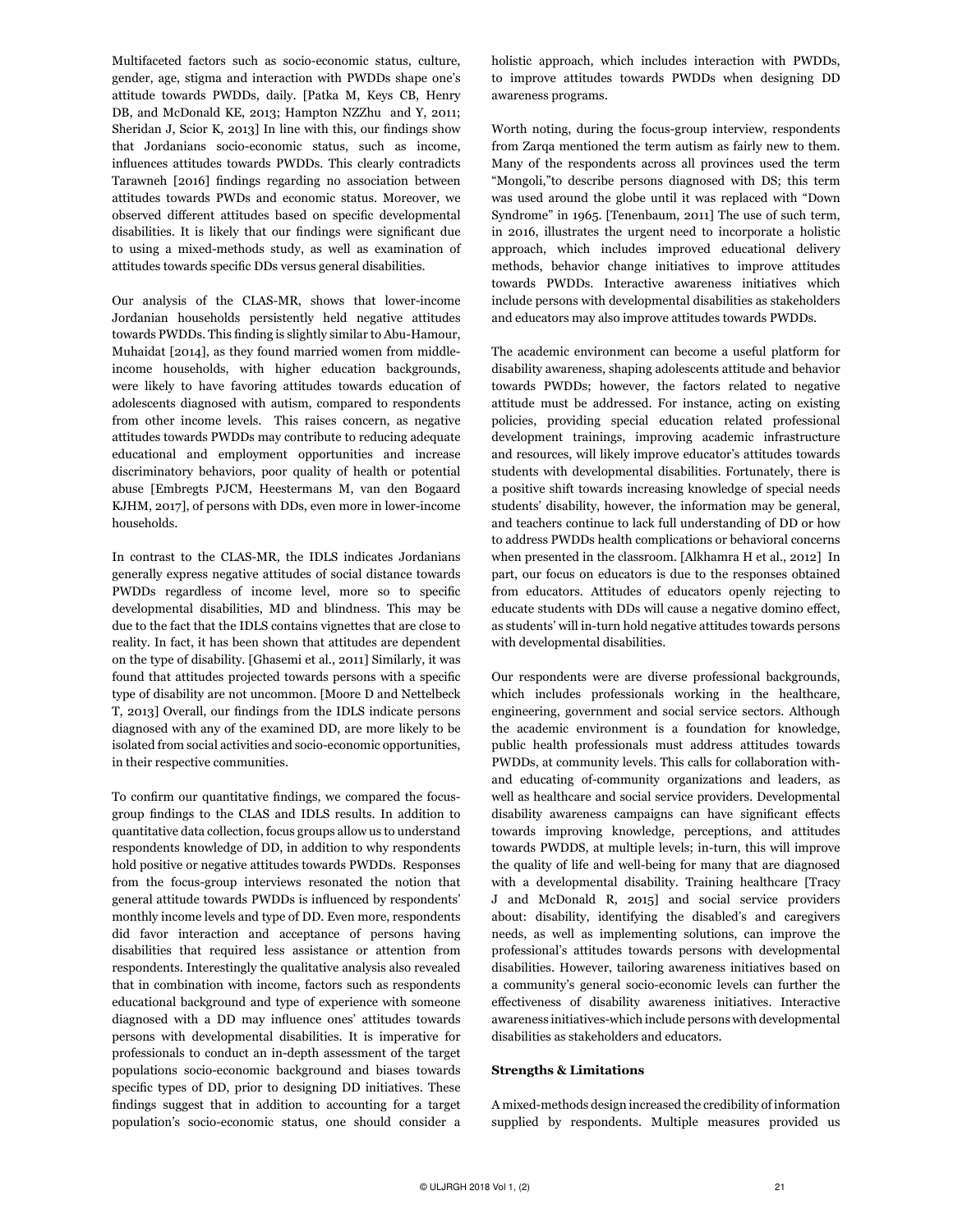the ability to compare and contrast findings. Even more, the qualitative measure confirmed Jordanian attitudes towards persons with developmental disabilities. For instance, the modified CLAS-MR gave us a broad understanding of attitudes towards persons with developmental disabilities. However, the IDLS provided enlightenment towards understanding Jordanian attitudes towards persons with specific developmental disabilities.

This study is not without its limitations. Although 259 participants completed this study, the response rate may not be sufficient to generalize Jordanians attitude towards persons with developmental disabilities. For example, although we examined four provinces in Jordan, which gave us the ability to view the relationship between socio-economic status and attitudes towards PWDDs, of rural-vs-urban-vs-semi-rural, the findings may not be generalizable to Jordanians residing in other provinces, such as Aqaba, Wadi Rum or Bayir.

## **Conclusions**

Currently, attitudes towards PWDDs are influenced by multiple factors, beyond income or professional background, such as environment, policies and cultural beliefs. Our mixed-methods study revealed attitudes towards PWDDs is dependent on type of developmental disability. Because disability research is limited in Jordan, we recommend public health professionals conduct an extensive disability-specific needs assessment, prior to implementing educational initiatives. Tailoring developmental disability initiatives can improve KPA towards PWDDs, as well as inclusion and quality of life for persons with developmental disabilities.

**Funding Source:** No funding was declared.

**Conflict of Interest:** All authors declared no conflict of interest in relation to the main objective of this work.

## **References**

- Abu-Hamour, B., and H. Al-Hmouz. (2014). Special education in Jordan. European Journal of Special Needs Education 29 (1): 105–15. doi:10.1080/08856257.2013.859820.
- Abu-Hamour, B., and M. Muhaidat. (2014). Parents' attitudes towards inclusion of students with autism in Jordan. International Journal of Inclusive Education 18 (6): 567–79. doi:10.1080/13603116.2013.802026.
- AlHeresh, R., Bryant, W., & Holm, M. (2013). Community-based rehabilitation in Jordan: challenges to achieving occupational justice. Disability and rehabilitation, 35(21), 1848-1852.
- Alkhamra, H., Tannous, A., Hadidi, M., & Alkhateeb, J. (2012). Knowledge and attitudes toward epilepsy among school teachers and counselors in Jordan. Epilepsy & Behavior, 24(4), 430-434.
- Al-Majali, S., & Faddoul, K. (2008). The rights of disabled people in the Hashemite Kingdom of Jordan as per the national legislative system and international standards. Amman: The National Center for Human Rights.
- Al Tarawneh, R. K. I. (2016). Attitudes of Jordanians People toward Employment of Persons with Disabilities. Open Journal of Social Sciences, 4(09), 140.
- Al Zyoudi, M., Al Sartwai, A., & Dodin, H. (2011). Attitudes of pre-service teachers towards inclusive education in UAE and Jordan (a comparative study). International Journal of Disability, Community & Rehabilitation, 10(1), 1063-1084.
- Amr, M. (2011). Teacher education for inclusive education in the Arab world: The case of Jordan. Prospects, 41(3), 399.
- Amr, M., Raddad, D., El-Mehesh, F., Bakr, A., Sallam, K., & Amin, T. (2012). Comorbid psychiatric disorders in Arab children with autism spectrum disorders. Research in Autism Spectrum Disorders, 6(1), 240-248.
- Embregts, P. J., Heestermans, M., & van den Bogaard, K. J. (2017). A training course for psychologists: learning to assess (alleged) sexual abuse among victims and perpetrators who have intellectual disabilities. Sexuality and disability, 35(1), 39-44.
- Ghasemi Barghi, R., Hassanzadeh Ghulam, G. H. R., Javadi, M. A. R. Y. A. M., Asadi, M. A. R. Y. A. M., Bayat, B. E. H. N. A. Z., Saiepour, N. A. R. G. E. S., & Choobineh, H. A. M. I. D. (2011). Determination of views of disabled person and their families than disability in family in the Qazvin and Karaj. Journal of Payavard Salamat, 5(2), 71-77.
- Hamed, R., Tariah, H. A., & Hawamdeh, Z. M. (2012). Personal Factors Affecting the Daily Functioning and Well-Being of Patients with Multiple Sclerosis Using the International Classification of Functioning Model. International Journal of Mental Health, 4*1*(4), 47–61. https://doi.org/10.2753/ IMH0020-7411410404
- Hampton, N. Z., & Zhu, Y. (2011). Gender, Culture, and Attitudes Toward People With Psychiatric Disabilities. Journal of Applied Rehabilitation Counseling, 42(3), 12.
- Henry, D., Keys, C., Jopp, D., & Balcazar, F. (1996). The community living attitudes scale, mental retardation form: Development and psychometric properties. Mental retardation, 34(3), 149.
- Hadjikakou, K., Polycarpou, V., & Hadjilia, A. (2010). The experiences of students with mobility disabilities in Cypriot higher education Institutions: Listening to their voices. International Journal of Disability, Development and Education, 57(4), 403-426.
- Kronfol, N. M. D (2012). Health services to groups with special needs in the Arab world: A review. Eastern Mediterranean Health Journal 18 (12): 1247–53. doi:10.26719/2012.18.12.1247. PMID:23301400.
- McManus, J. L., Feyes, K. J., & Saucier, D. A. (2011). Contact and knowledge as predictors of attitudes toward individuals with intellectual disabilities. Journal of Social and Personal Relationships,28(5), 579–590. https://doi. org/10.1177/0265407510385494
- Moore, D., & Nettelbeck, T. (2013). Effects of short-term disability awareness training on attitudes of adolescent schoolboys toward persons with a disability. Journal of Intellectual and Developmental Disability, 38(3), 223-231.
- Morin, D., Crocker, A. G., Beaulieu-Bergeron, R., & Caron, J. (2013). Validation of the attitudes toward intellectual disability–ATTID questionnaire. Journal of Intellectual Disability Research, 57(3), 268-278.
- O'Shea, M. S., Girón, J. M., Cabrera, L., Lescano, A. G., & Taren, D. L. (2012). Public perceptions of intellectual disability in a shantytown community in Lima, Peru. International health, 4(4), 253-259.
- Patka, M., Keys, C. B., Henry, D. B., & McDonald, K. E. (2013). Attitudes of Pakistani community members and staff toward people with intellectual disability. American journal on intellectual and developmental disabilities, 118(1), 32-43.
- Scior, K., Addai-Davis, J., Kenyon, M., & Sheridan, J. C. (2013). Stigma, public awareness about intellectual disability and attitudes to inclusion among different ethnic groups. Journal of Intellectual Disability Research, 57(11), 1014-1026.
- Scior, K., & Furnham, A. (2011). Development and validation of the intellectual disability literacy scale for assessment of knowledge, beliefs and attitudes to intellectual disability. Research in Developmental Disabilities, 32(5), 1530-1541.
- Scior, K., Hamid, A., Mahfoudhi, A., & Abdalla, F. (2013). The relationship between awareness of intellectual disability, causal and intervention beliefs and social distance in Kuwait